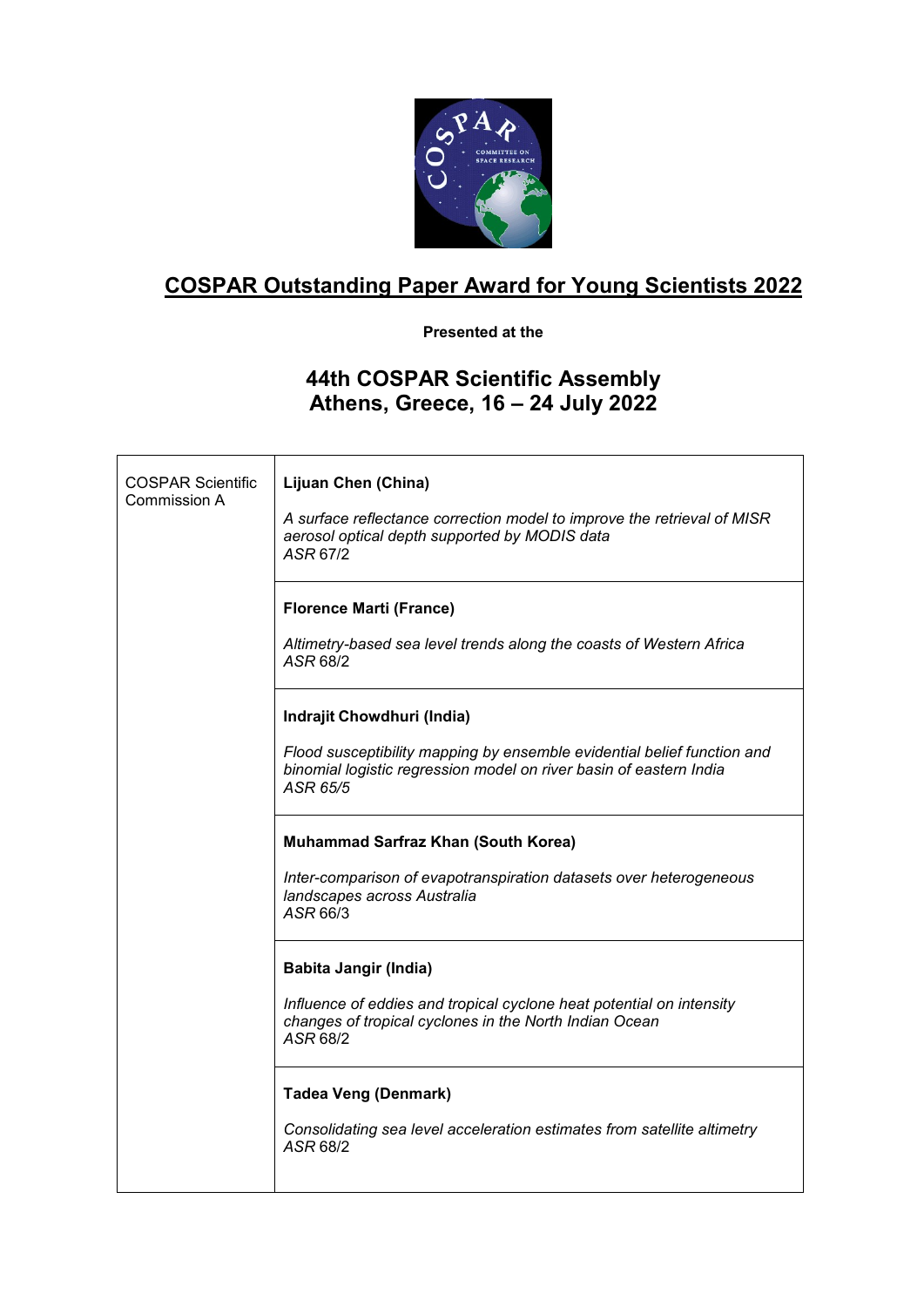|                                                 | K.C. Arun Kumar (India)<br>Integrated drought monitoring index: A tool to monitor agricultural drought<br>by using time series datasets of space-based earth observation satellites<br>ASR 67/1 |
|-------------------------------------------------|-------------------------------------------------------------------------------------------------------------------------------------------------------------------------------------------------|
| <b>COSPAR Scientific</b><br><b>Commission B</b> | Vladislav Zubko (Russia)<br>Analysis of mission opportunities to Sedna in 2029-2034<br>ASR 68/7                                                                                                 |
|                                                 | Andrea Viale (United Kingdom)<br>Excavation of artificial caverns inside asteroids by leveraging rotational<br>self-energy<br>ASR 67/12                                                         |
|                                                 | <b>Neil Bassett (USA)</b><br>Characterizing the radio quiet region behind the lunar farside for low radio<br>frequency experiments<br>ASR 66/6                                                  |
| <b>COSPAR Scientific</b><br>Commission C        | Jon Bruno Alvarez (Spain)<br>A realistic simulation framework to evaluate ionospheric tomography<br>ASR 65/3                                                                                    |
|                                                 | Ting Lan (China)<br>A comparative study of decision tree, random forest, and<br>convolutional neural network for spread-F identification<br>ASR 65/8                                            |
|                                                 | Yuliya Kurdyaeva (Russia)<br>Thermospheric disturbances caused by the propagation of acoustic-<br>gravity waves from the lower atmosphere during a solar eclipse<br>ASR 68/3                    |
|                                                 | Andre Luiz Almeida Silva (Brazil)<br>Evaluation of the dusk and early nighttime Total Electron Content<br>modeling over the eastern Brazilian region during a solar maximum period<br>ASR 67/5  |
|                                                 | <b>Munawar Shah (Pakistan)</b><br>Seismo ionospheric anomalies in Turkey associated with $Mw \geq 6.0$<br>earthquakes detected by GPS stations and GIM TEC<br>ASR 65/11                         |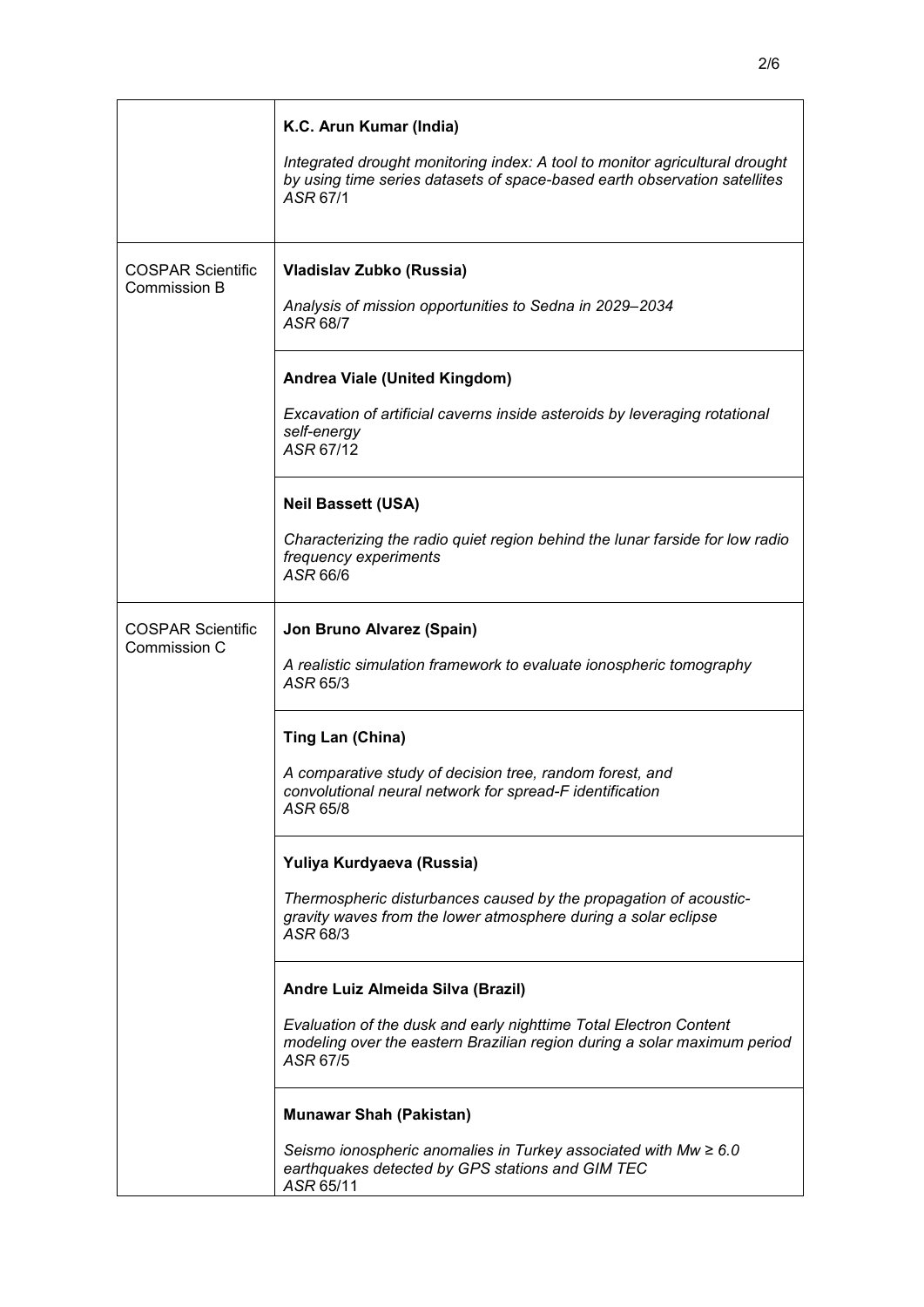|                                                 | Sai Gowtam Valluri (India/USA)                                                                                                                                                         |
|-------------------------------------------------|----------------------------------------------------------------------------------------------------------------------------------------------------------------------------------------|
|                                                 | An aided Abel inversion technique assisted by artificial neural<br>network-based background ionospheric model for near real-time<br>correction of FORMOSAT-7/COSMIC-2 data<br>ASR 68/7 |
|                                                 | Duvvu Lissa (India)                                                                                                                                                                    |
|                                                 | Ionospheric response to the 26 August 2018 geomagnetic storm using<br>GPS-TEC observations along 80° E and 120° E Longitudes in the Asian<br>Sector<br>ASR 66/6                        |
|                                                 | Ian J. Cohen (USA)                                                                                                                                                                     |
|                                                 | Rocket Investigation of Current Closure in the Ionosphere (RICCI): A<br>novel application of CubeSats from a sounding rocket platform<br>ASR 66/1                                      |
| <b>COSPAR Scientific</b>                        | Alessia De Iuliis (Italy)                                                                                                                                                              |
| Commission D                                    | Sailing with solar and planetary radiation pressure<br>ASR 67/9                                                                                                                        |
|                                                 | Shaoyu Lyu (China)                                                                                                                                                                     |
|                                                 | Optimal stereoscopic angle for reconstructing solar wind inhomogeneous<br>structures<br>ASR 66/9                                                                                       |
| <b>COSPAR Scientific</b>                        | <b>Cecilia Mac Cormack (Argentina)</b>                                                                                                                                                 |
| Commission E                                    | Scaling laws of quiet-Sun coronal loops<br>ASR 65/6                                                                                                                                    |
|                                                 | Asheesh Bhargawa (India)                                                                                                                                                               |
|                                                 | Elucidation of some solar parameters observed during solar cycles 21 -<br>24<br>ASR 68/6                                                                                               |
| <b>COSPAR Scientific</b><br><b>Commission F</b> | <b>Edward Greg Huang (USA)</b>                                                                                                                                                         |
|                                                 | Simulating galactic cosmic ray effects: Synergy modeling of murine tumor<br>prevalence after exposure to two one-ion beams in rapid sequence<br>LSSR <sub>25</sub>                     |
|                                                 | Andy Kwok (USA)                                                                                                                                                                        |
|                                                 | Altered rodent gait characteristics after ~35 days in orbit aboard the<br>International Space Station<br>LSSR 24                                                                       |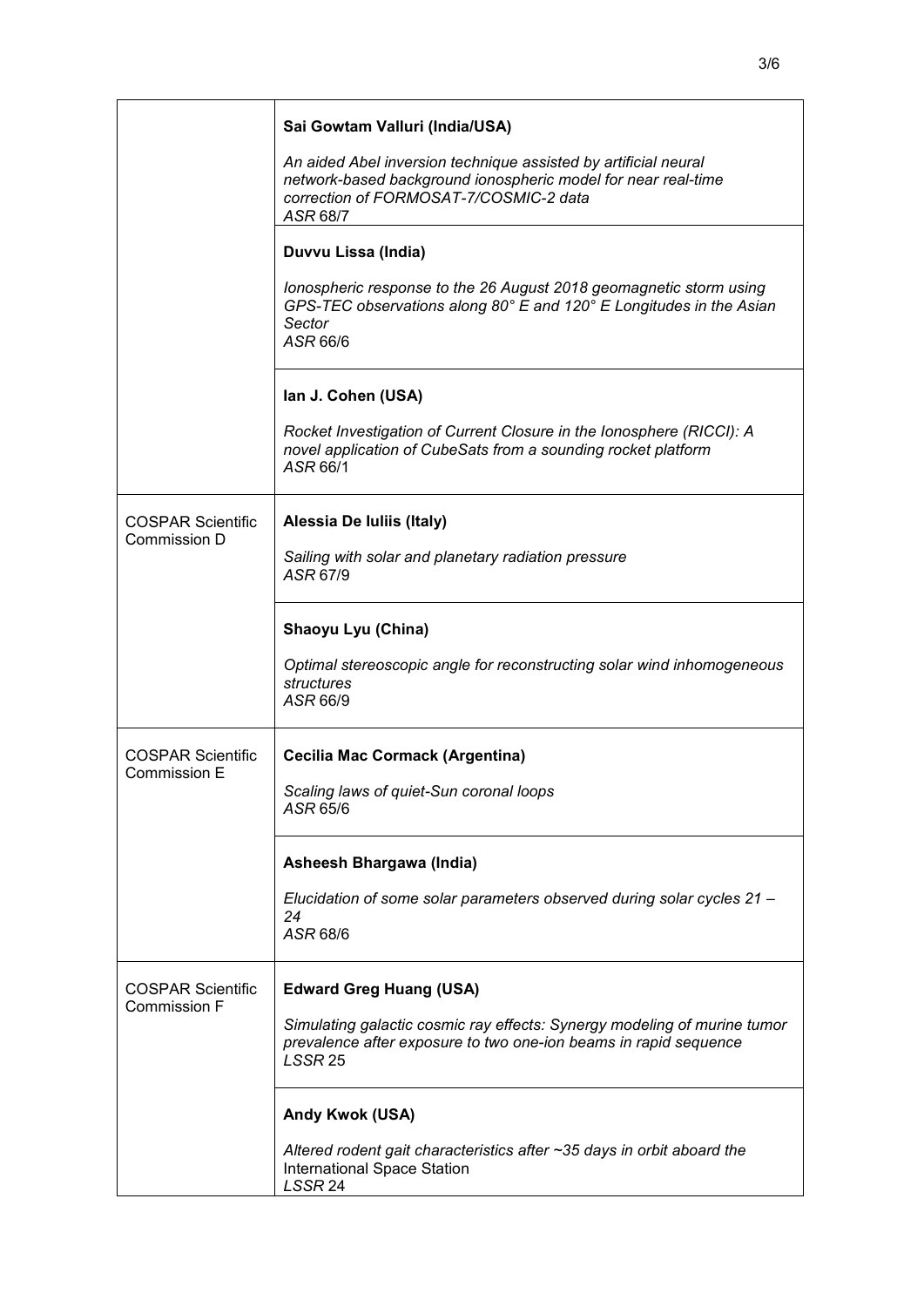| <b>Ashley Susan Nemec-Bakk (USA)</b>                                                                                          |  |  |
|-------------------------------------------------------------------------------------------------------------------------------|--|--|
| Mitigation of late cardiovascular effects of oxygen ion radiation by y-<br>tocotrienol in a mouse model<br>LSSR <sub>21</sub> |  |  |
| <b>Haotian Fan (China)</b>                                                                                                    |  |  |
| Effects of the peak magnetic field position on Hall thruster discharge<br>characteristics<br>ASR 66/8                         |  |  |
| Italo Pinto Rodrigues (Brazil)                                                                                                |  |  |
| Modeling satellite battery aging for an operational satellite simulator<br>ASR 67/6                                           |  |  |
| <b>Nathan Reiland (USA)</b>                                                                                                   |  |  |
| Assessing and Minimizing Collisions in Satellite Mega-Constellations<br>ASR 67/11                                             |  |  |
| <b>Minghe Shan (The Netherlands)</b>                                                                                          |  |  |
| An analysis of the flexibility modeling of a net for space debris removal<br>ASR 65/3                                         |  |  |
| <b>Shaylah Mutschler (USA)</b>                                                                                                |  |  |
| A Partially Orthogonal EnKF approach to atmospheric density estimation<br>using orbital debris<br>ASR 65/8                    |  |  |
| Yunfeng Yu (China)                                                                                                            |  |  |
| Prospects of de-tumbling large space debris using a two-satellite electro-<br>magnetic formation<br>ASR 67/6                  |  |  |

|                                         | <b>Shaylah Mutschler (USA)</b>                                                                                                                                                |
|-----------------------------------------|-------------------------------------------------------------------------------------------------------------------------------------------------------------------------------|
|                                         | A Partially Orthogonal EnKF approach to atmospheric density estimation<br>using orbital debris<br>ASR 65/8                                                                    |
|                                         | <b>Yunfeng Yu (China)</b>                                                                                                                                                     |
|                                         | Prospects of de-tumbling large space debris using a two-satellite electri<br>magnetic formation<br>ASR 67/6                                                                   |
| Panel on Innovative<br>Solutions (PoIS) | <b>Marco Grasso (Italy)</b><br>Design of an end-to-end demonstration mission of a Formation-Flying<br>Synthetic Aperture Radar (FF-SAR) based on microsatellites<br>ASR 67/11 |
|                                         | <b>Rohith Reddy Sanaga (USA)</b><br>Probability hypothesis density filter with uncertainty in the probability of<br>detection<br>ASR 67/5                                     |

COSPAR Scientific Commission G

Panel on Potentially **Environmentally** Detrimental

Activities in Space

(PEDAS)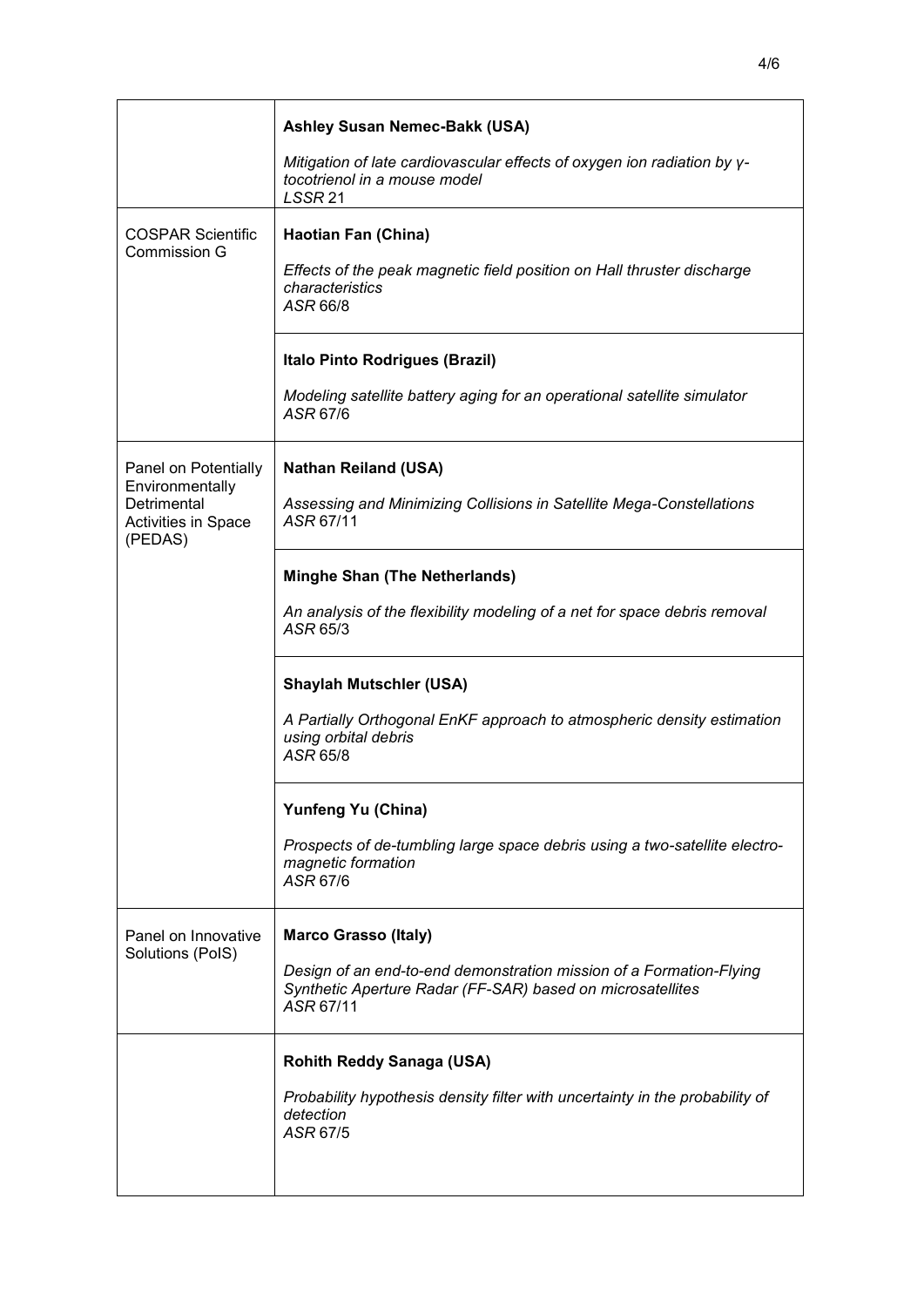| Panel on Technical<br>Problems Related to<br>Scientific Ballooning<br>(PSB) | Hangyue Zhang (China)<br>Numerical simulation of the dynamic launching process for high-altitude<br>balloons<br>ASR 68/9                                              |
|-----------------------------------------------------------------------------|-----------------------------------------------------------------------------------------------------------------------------------------------------------------------|
| <b>Technical Panel on</b><br>Satellite Dynamics<br>(PSD)                    | Kenza K. Boudad (USA)<br>Dynamics of Synodic Resonant Near Rectilinear Halo Orbits in the<br><b>Bicircular Four-Body Problem</b><br>ASR 66/9                          |
|                                                                             | <b>Andrea Caruso (Italy)</b><br>Optimal Solar Sail Trajectory Approximation with Finite Fourier Series<br>ASR 67/9                                                    |
|                                                                             | Anaïs Delépaut (The Netherlands)<br>Use of GNSS for lunar missions and plans for lunar in-orbit development<br>ASR 66/12                                              |
|                                                                             | Haibo Ge (Germany)<br>LEO constellation optimization for Leo enhanced global navigation<br>satellite system (LeGNSS)<br>ASR 66/3                                      |
|                                                                             | Johannes Kröger (Germany)<br>Multi-frequency multi-GNSS receiver antenna calibration at IfE: concept -<br>calibration results - validation<br>ASR 68/12               |
|                                                                             | <b>Corinne Lippe (USA)</b><br>Spacecraft swarm dynamics and control about asteroids<br>ASR 67/11                                                                      |
|                                                                             | Dimitrios V. Psychas (The Netherlands)<br>Precision analysis of partial ambiguity resolution-enabled PPP using multi-<br>GNSS and multi-frequency signals<br>ASR 66/9 |
|                                                                             | <b>Fabian Schiemenz (Germany)</b><br>Propagation of grid-scale density model uncertainty to orbital uncertainties<br>ASR 65/1                                         |